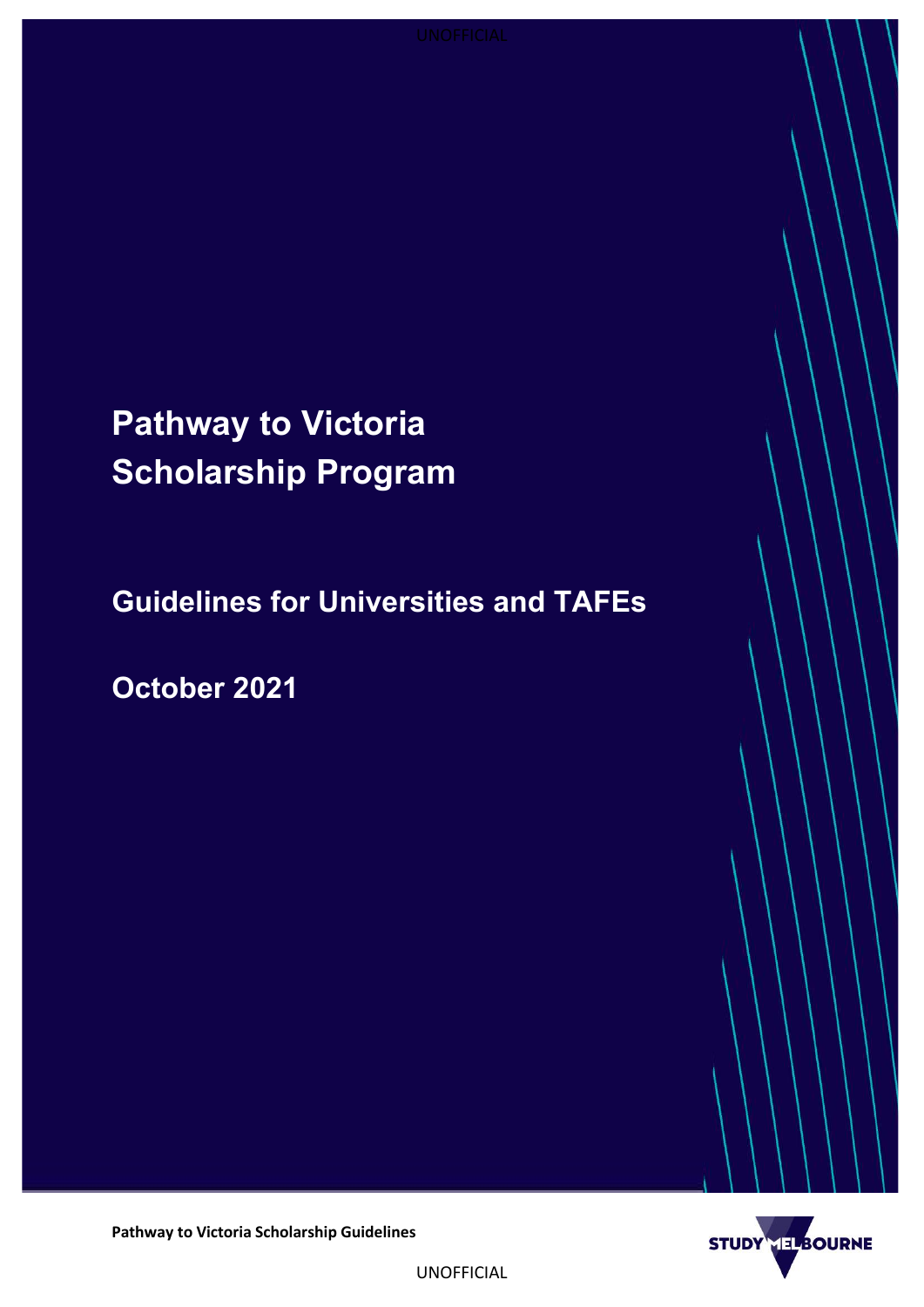## **Contents**

| 1. | <b>Introduction</b>                 | 3 |
|----|-------------------------------------|---|
| 2. | About the program                   | 3 |
| 3. | <b>Funding</b>                      | 4 |
| 4. | <b>Student eligibility</b>          | 4 |
| 5. | <b>Application process</b>          | 4 |
| 6. | <b>Reporting</b>                    | 5 |
| 7. | Victorian Governent acknowledgement | 5 |
| 8. | <b>FAQs</b>                         | 6 |

UNOFFICIAL

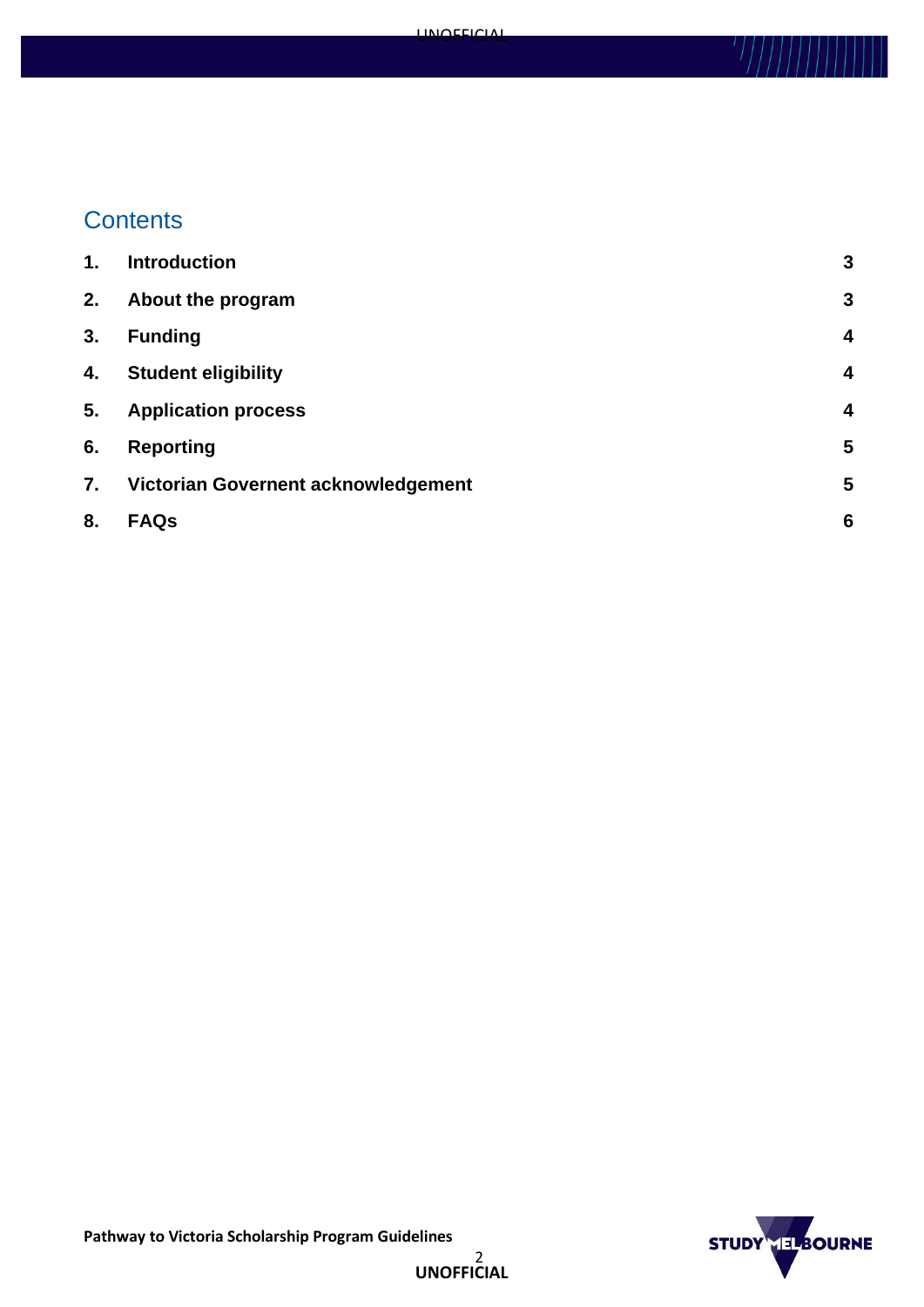## <span id="page-2-0"></span>**1. INTRODUCTION**

This document provides information about the *Pathway to Victoria Scholarship Program* providing grants to universities and TAFEs registered on the Commonwealth Register of Institutions and Courses for Overseas Students (CRICOS).

## <span id="page-2-1"></span>**2. ABOUT THE PROGRAM**

The *Pathway to Victoria Scholarships Program* has been designed to drive demand for study in Victoria, with the availability of scholarships a key factor in international student decision-making. The scholarships will help re-build key study pathways which have been disrupted by the coronavirus COVID-19 pandemic.

A targeted approach in both mature and emerging markets presents opportunities to protect and grow Victoria's market share.

The program will provide the opportunity to all CRICOS registered universities and TAFEs to apply for grants which they can then use to provide scholarships to international students with packaged offers.

Examples of eligible packaged offers include:

- 1. English Language Intensive Courses for Overseas Students (ELICOS) Program [packaged with Vocational Education and Training (VET) or Higher Education (HE) Programs]
- 2. VET Program [packaged with VET Program at higher AQF level or HE Program]
- 3. University Foundation Program, including higher education diploma [packaged with HE Program]

International students studying ELICOS only, are not eligible for the scholarships.

The scholarships are to be used for the initial pathway program, i.e. the ELICOS, VET Program or University Foundation Program, provided that the student then pathways on to their principal course at the university or TAFE in receipt of the grant. Scholarships are up to \$2,500 per student.

Grant recipients can partner with another CRICOS provider (including TAFE, private provider or university) to deliver the scholarship course component, provided the scholarship recipient then pathways to the principal course at the TAFE or university in receipt of the grant. The partnership arrangement will be managed by the grant recipient.

International students can commence their scholarship program online or with a transnational partner of the grant recipient while still in their home country.

If a scholarship student does not go on to undertake the principal course with the grant recipient, they are no longer deemed eligible for the scholarship. The grant recipient will need to refund the money to the Victorian Government. A process to mitigate this risk must be managed by the grant recipient.

The objective of the program is to provide an incentive for international students to study at a Victorian TAFE or university, commence the scholarship program online and then pathway to study the principal course in Victoria with the grant recipient, once borders re-open.

3

**UNOFFICIAL**

**MELBOURNE STUDY** 

**Pathway to Victoria Scholarship Program Guidelines**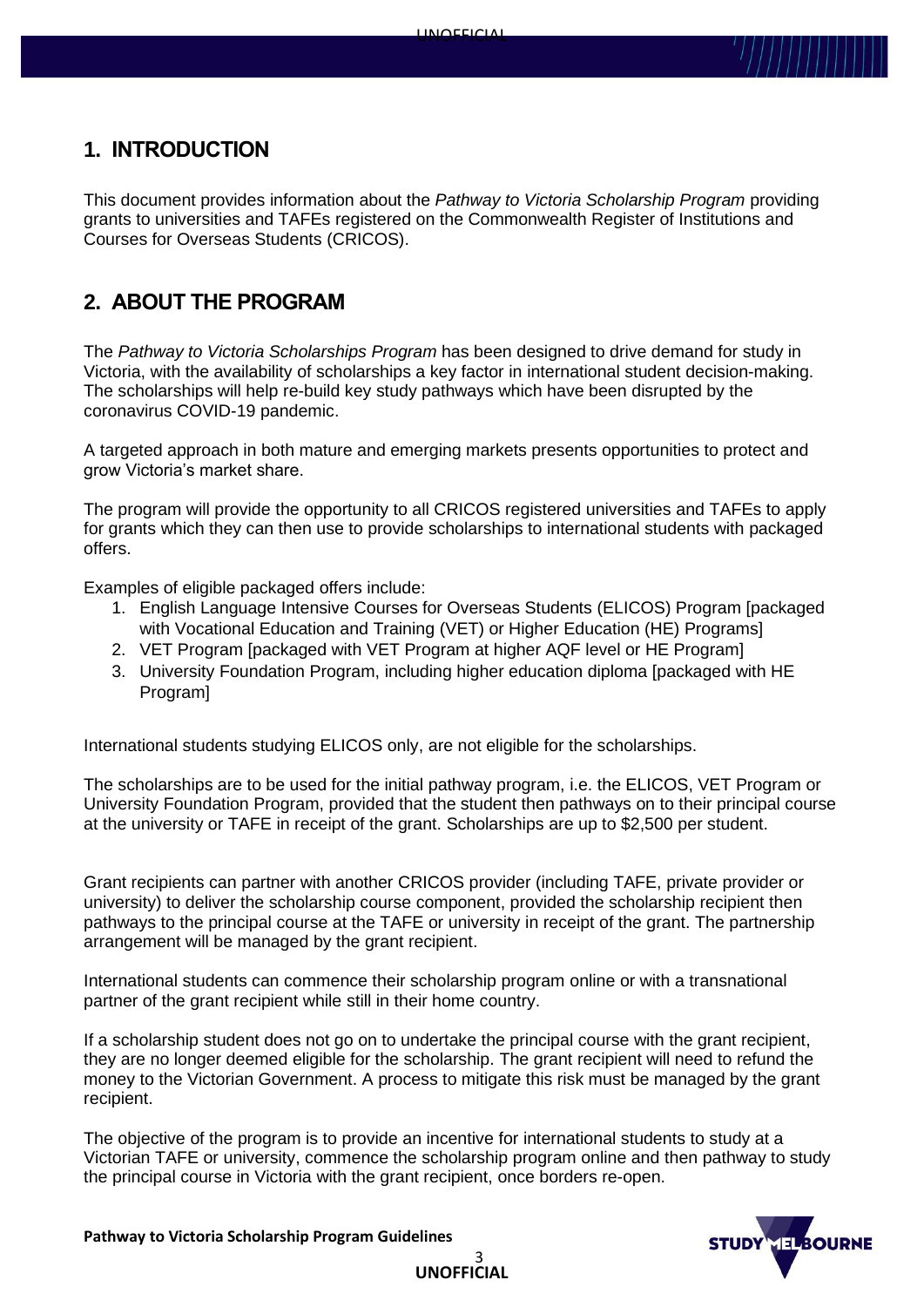However, given the uncertainty around borders, it may be that the scholarship student undertakes their principal course online while still in their home country.

## <span id="page-3-0"></span>**3. FUNDING**

The Victorian Government will enter into a grant agreement with each approved institution for \$437,500 (ex GST). This equates to 175 scholarships at \$2500 (ex GST) each.

The grant money is to be used for the scholarships only and cannot be used for administration or marketing purposes.

Under the funding agreements, grants to universities and TAFEs will be distributed before 30 June 2021 and must be expended by 31 December 2022 or refunded to the Victorian Government.

## <span id="page-3-1"></span>**4. STUDENT ELIGIBILITY**

Each grant recipient will be responsible for ensuring *Pathway to Victoria Scholarship* students meet the following eligibility criteria:

They must be an international student who:

- 1. accepts a packaged offer for the pathway program with the grant recipient or partner pathway institution, and the principal course with the grant recipient
- 2. is enrolled with the grant recipient (or partner institution) for the pathway program
- <span id="page-3-2"></span>3. will undertake the principal course with the grant recipient.

## **5. APPLICATION PROCESS**

Institutions will be invited to submit a brief proposal that outlines the following:

- Name of institution
- Name and contact details of the person responsible for the administration of the grant
- The approach to be taken to target scholarship students
- Risk mitigation strategy to ensure that the scholarship recipient pathways to their principal course
- Name of partner institution (if applicable)
- Background information on partner institution, including how long you have been partners and what they will be delivering

An application proforma will be provided for this information.

The Victorian Government will enter into Grant Agreements with each institution for \$437,500 (ex GST).



**Pathway to Victoria Scholarship Program Guidelines**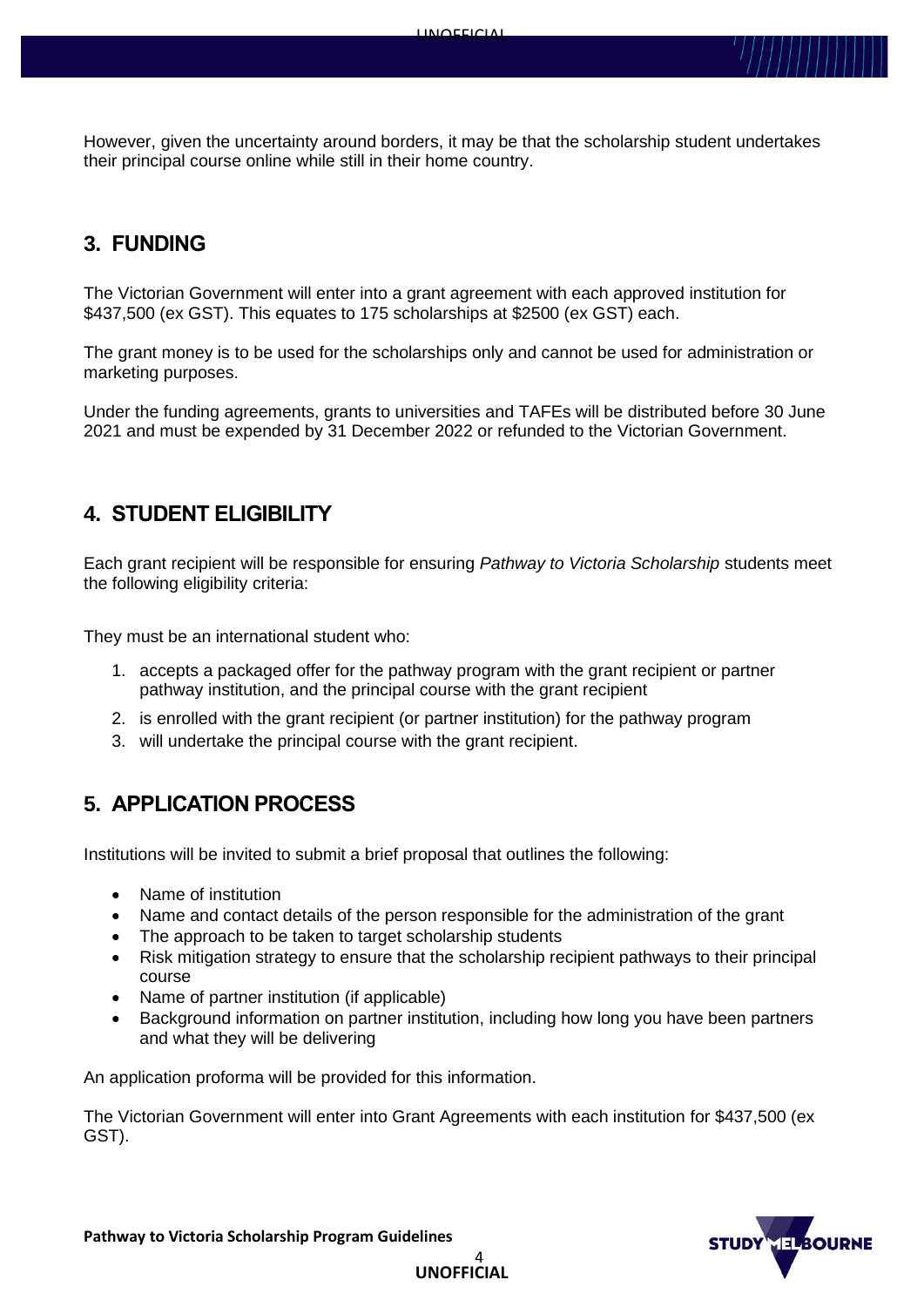Under the Grant Agreements, grants to universities and TAFEs will be distributed before 30 June 2021. Grants must be expended by the institutions by 31 December 2022 or refunded to the Victorian Government.

## <span id="page-4-0"></span>**6. REPORTING**

Grant recipients will be required to provide a quarterly (every three months) report on the uptake of the program.

<span id="page-4-1"></span>An excel report template will be provided with the Legal Agreement.

## **7. VICTORIAN GOVERNMENT ACKNOWLEDGEMENT**

In notifying students of their *Pathway to Victoria Scholarship* you must acknowledge the contribution of the Victorian Government and Study Melbourne.

#### SUGGESTED WORDING:

<span id="page-4-2"></span>The *Pathway to Victoria Scholarship Program* has been made possible by funding from the Victorian Government through Study Melbourne.